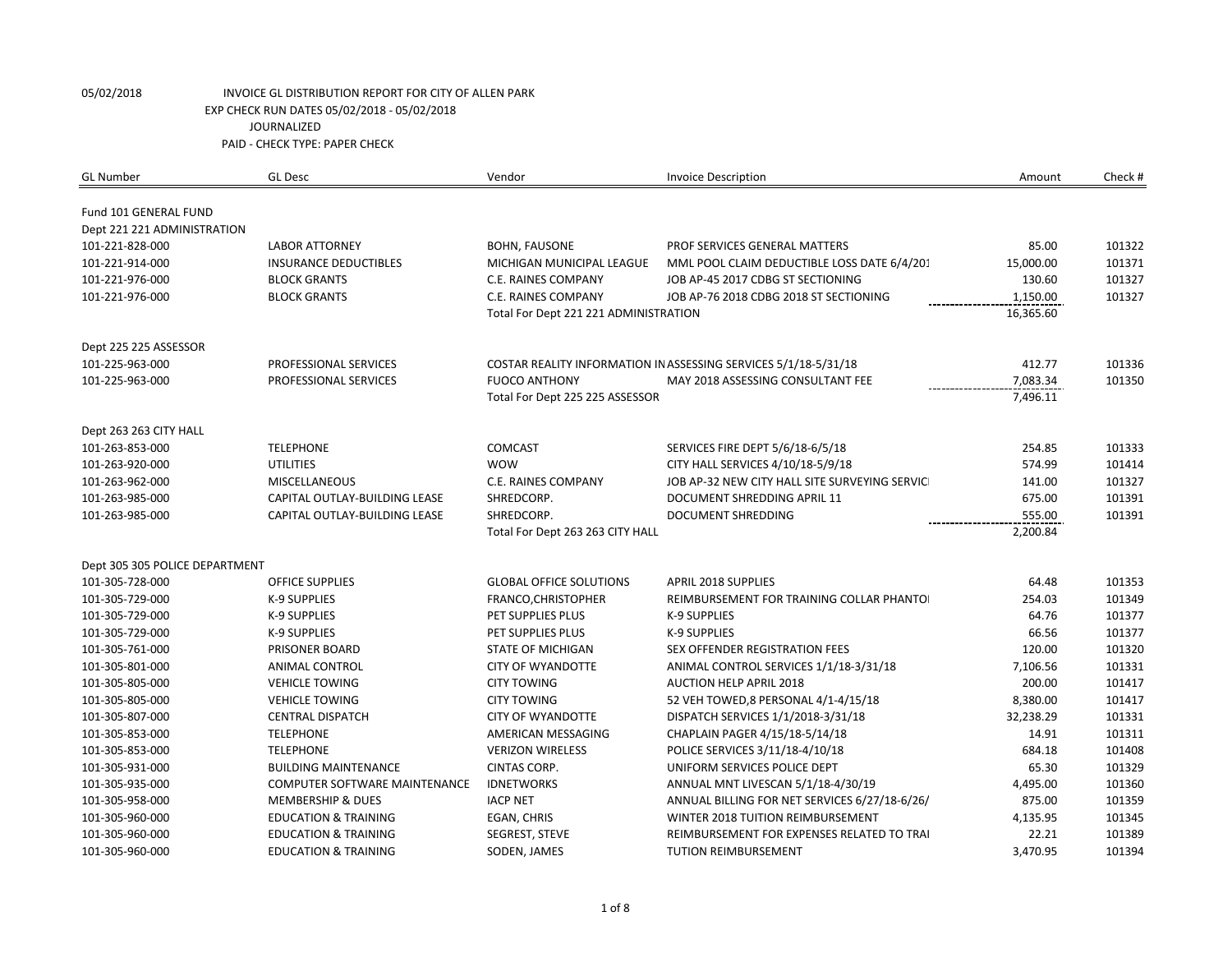| <b>GL Number</b>                          | <b>GL Desc</b>                  | Vendor                                          | <b>Invoice Description</b>                                   | Amount    | Check# |
|-------------------------------------------|---------------------------------|-------------------------------------------------|--------------------------------------------------------------|-----------|--------|
| 101-305-961-000                           | POL. TRAIN-ACT 302 ST. GRANT    |                                                 | MICH ASSOC OF HOSTAGE NEGOT 2018 EDUCATIONAL SEMINAR LT EGAN | 150.00    | 101368 |
| 101-305-962-000                           | <b>MISCELLANEOUS</b>            | MICHIGAN DEPT OF STATE                          | RENEWAL OF SUBSTITUTE & SUPPRESSED LISC PLAT                 | 91.00     | 101367 |
|                                           |                                 | Total For Dept 305 305 POLICE DEPARTMENT        |                                                              | 62,499.18 |        |
| Dept 340 340 FIRE DEPARTMENT              |                                 |                                                 |                                                              |           |        |
| 101-340-728-000                           | <b>OFFICE SUPPLIES</b>          | <b>GLOBAL OFFICE SOLUTIONS</b>                  | <b>APRIL 2018 SUPPLIES</b>                                   | 3.51      | 101353 |
| 101-340-757-000                           | <b>OPERATING SUPPLIES</b>       | NETWORK SERVICES COMPANY                        | <b>OPERATING SUPPLIES</b>                                    | 316.98    | 101374 |
| 101-340-757-500                           | <b>RESCUE SUPPLIES</b>          | J & B MEDICAL SUPPLY, INC.                      | <b>RESCUE SUPPLIES</b>                                       | 17.60     | 101361 |
| 101-340-757-500                           | <b>RESCUE SUPPLIES</b>          | J & B MEDICAL SUPPLY, INC.                      | <b>RESCUE SUPPLIES</b>                                       | 93.72     | 101361 |
| 101-340-757-500                           | <b>RESCUE SUPPLIES</b>          | J & B MEDICAL SUPPLY, INC.                      | <b>RESCUE SUPPLIES</b>                                       | 1,169.10  | 101361 |
| 101-340-757-500                           | <b>RESCUE SUPPLIES</b>          | PHYSIO CONTROL, INC                             | <b>RESCUE SUPPLIES</b>                                       | 471.75    | 101378 |
| 101-340-757-500                           | <b>RESCUE SUPPLIES</b>          | PHYSIO CONTROL, INC                             | <b>RESCUE SUPPLIES</b>                                       | 328.10    | 101378 |
| 101-340-757-500                           | <b>RESCUE SUPPLIES</b>          | PHYSIO CONTROL, INC                             | <b>RESCUE SUPPLIES</b>                                       | 40.47     | 101378 |
| 101-340-757-500                           | <b>RESCUE SUPPLIES</b>          | PHYSIO CONTROL, INC                             | MAINTENANCE AGREEMENT FIRE DEPT 4/20/17-4/                   | 1,428.00  | 101378 |
| 101-340-853-000                           | <b>TELEPHONE</b>                | <b>AT &amp; T</b>                               | PHONE SERVICES FIRE DEPT 3/11/18-04/10/18                    | 148.57    | 101314 |
| 101-340-853-000                           | <b>TELEPHONE</b>                | <b>VERIZON WIRELESS</b>                         | FIRE DEPT SERVICES 3/11/18-4/10/18                           | 96.04     | 101406 |
| 101-340-931-000                           | <b>BUILDING MAINTENANCE</b>     | FIRE SYSTEMS OF MICHIGAN, INC. BLDG MAINTENANCE |                                                              | 49.50     | 101347 |
| 101-340-931-000                           | <b>BUILDING MAINTENANCE</b>     | FIRE SYSTEMS OF MICHIGAN, INC. BLDG MAINTENANCE |                                                              | 315.00    | 101347 |
| 101-340-931-000                           | <b>BUILDING MAINTENANCE</b>     | <b>HADDIX ELECTRIC</b>                          | BLDG MAINTENANCE FIRE DEPT                                   | 375.00    | 101357 |
| 101-340-931-000                           | <b>BUILDING MAINTENANCE</b>     | ROSE PEST SOLUTIONS                             | <b>BUILDING MNT</b>                                          | 50.00     | 101384 |
| 101-340-939-000                           | <b>VEHICLE MAINTENANCE</b>      | <b>GLENDALE AUTO VALUE</b>                      | <b>PARTS</b>                                                 | 9.69      | 101351 |
| 101-340-939-000                           | <b>VEHICLE MAINTENANCE</b>      | <b>GLENDALE AUTO VALUE</b>                      | PARTS FOR 2007 FORD EXPLORER                                 | 84.09     | 101351 |
| 101-340-939-000                           | <b>VEHICLE MAINTENANCE</b>      | ROGERS TRANSMISSIONS, INC.                      | SERVICES ON FIRE DEPT VEHICLE                                | 3,100.00  | 101383 |
| 101-340-939-000                           | <b>VEHICLE MAINTENANCE</b>      | <b>TREDROC TIRE ALLEN PARK 736</b>              | <b>PARTS</b>                                                 | 778.76    | 101402 |
| 101-340-939-000                           | <b>VEHICLE MAINTENANCE</b>      | TREDROC TIRE ALLEN PARK 736                     | <b>PARTS</b>                                                 | (18.00)   | 101402 |
| 101-340-960-000                           | <b>EDUCATION &amp; TRAINING</b> | O'RILEY, JEFF                                   | REIMBURSEMENT FOR EXPENSES RELATED TO TRAI                   | 167.62    | 101375 |
| 101-340-961-000                           | <b>FIRE PREVENTION</b>          | THE CAMERA SHOP                                 | <b>FIRE PREVENTION</b>                                       | 802.53    | 101399 |
|                                           |                                 | Total For Dept 340 340 FIRE DEPARTMENT          |                                                              | 9,828.03  |        |
| Dept 445 445 DEPARTMENT OF PUBLIC SERVICE |                                 |                                                 |                                                              |           |        |
| 101-445-757-000                           | <b>OPERATING SUPPLIES</b>       | <b>CANNON EQUIPMENT</b>                         | <b>SUPPLIES</b>                                              | 450.00    | 101324 |
| 101-445-757-000                           | <b>OPERATING SUPPLIES</b>       | D & L GARDEN CENTER, INC.                       | <b>MERCHANDISE</b>                                           | 279.90    | 101340 |
| 101-445-768-000                           | <b>UNIFORMS</b>                 | CINTAS CORP.                                    | UNIFORM SERVICES PUBLIC DEPT                                 | 372.00    | 101329 |
| 101-445-768-000                           | <b>UNIFORMS</b>                 | <b>CINTAS CORP.</b>                             | UNIFORM SERVICES GARAGE DEPT                                 | 218.04    | 101329 |
| 101-445-920-000                           | <b>UTILITIES</b>                | <b>DTE ENERGY</b>                               | ELECTRIC SERVICES 3/14/18-4/11/18                            | 42.07     | 101342 |
| 101-445-931-000                           | <b>BUILDING MAINTENANCE</b>     | <b>GLENDALE AUTO VALUE</b>                      | <b>PARTS</b>                                                 | 139.96    | 101351 |
| 101-445-931-000                           | <b>BUILDING MAINTENANCE</b>     | MILLER BOLDT INC                                | LABOR AND MATERIAL FOR REPAIRS AT GARAGE NO                  | 1,322.27  | 101370 |
| 101-445-931-000                           | <b>BUILDING MAINTENANCE</b>     | MILLER BOLDT INC                                | INSTALL DHW TANK AT MNT GARAGE                               | 903.78    | 101370 |
| 101-445-931-000                           | <b>BUILDING MAINTENANCE</b>     | PRINCIPAL PLUMBING                              | REPAIR SERVICES WATER AND GARAGE DEPT                        | 350.00    | 101380 |
| 101-445-931-000                           | <b>BUILDING MAINTENANCE</b>     | <b>SAM'S CLUB DIRECT</b>                        | PURCHASES FROM 3/21/18-4/6/18                                | 46.31     | 101386 |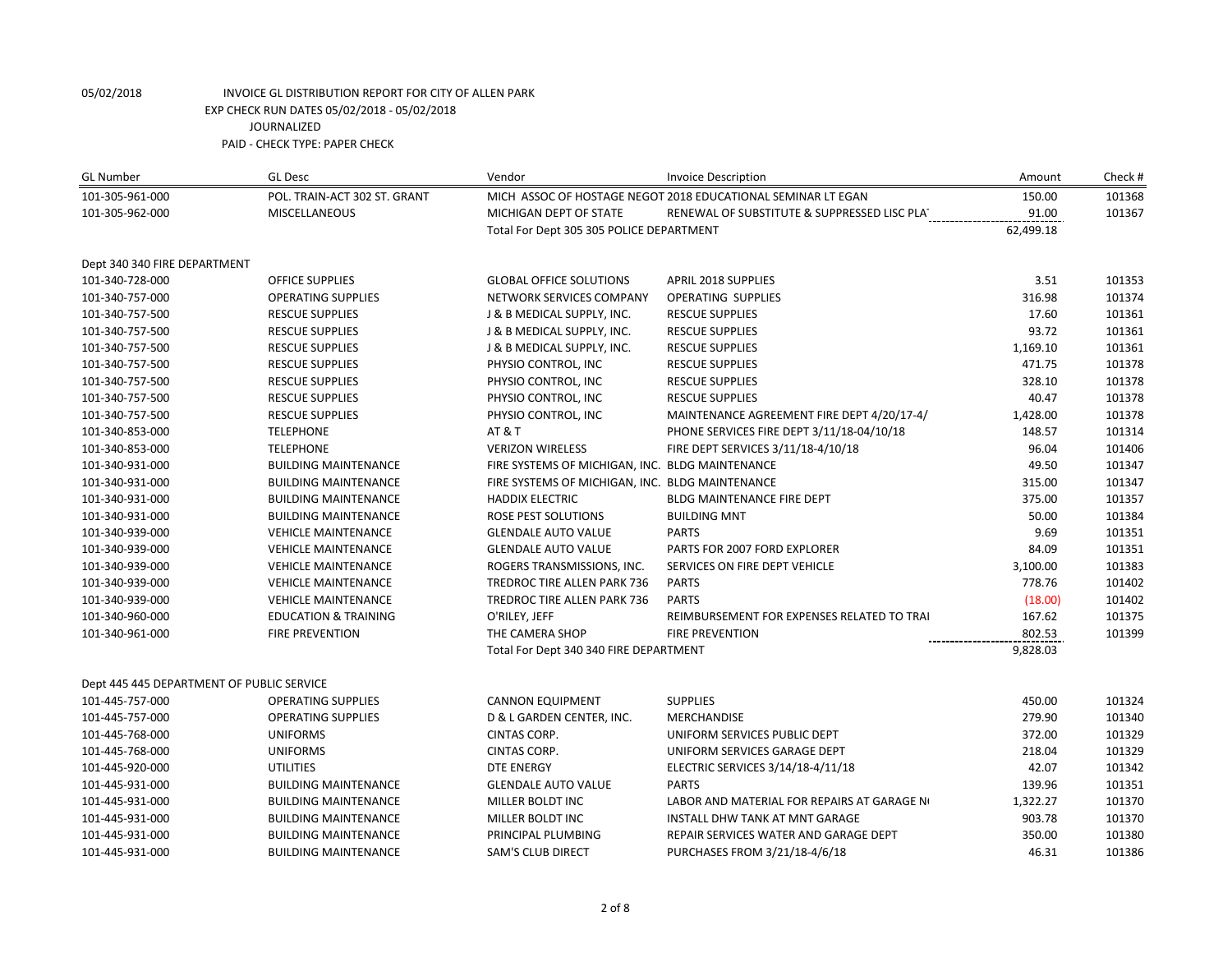| <b>GL Number</b>              | <b>GL Desc</b>                         | Vendor                                              | <b>Invoice Description</b>                                  | Amount    | Check # |
|-------------------------------|----------------------------------------|-----------------------------------------------------|-------------------------------------------------------------|-----------|---------|
| 101-445-939-000               | <b>VEHICLE MAINTENANCE</b>             | BAKER'S GAS & WELDING SUPPLY SUPPLIES               |                                                             | 32.02     | 101317  |
| 101-445-939-000               | <b>VEHICLE MAINTENANCE</b>             | <b>BANDIT INDUSTRIES INC</b>                        | <b>PARTS</b>                                                | 270.24    | 101318  |
| 101-445-939-000               | <b>VEHICLE MAINTENANCE</b>             | BELL EQUIPMENT CO.                                  | <b>SUPPLIES</b>                                             | 1,048.64  | 101319  |
| 101-445-939-000               | <b>VEHICLE MAINTENANCE</b>             | <b>CANNON EQUIPMENT</b>                             | <b>BOSS SNOWPLOW STRAIGHT BLADE</b>                         | 5,654.00  | 101324  |
| 101-445-939-000               | <b>VEHICLE MAINTENANCE</b>             | <b>GLENDALE AUTO VALUE</b>                          | <b>PARTS</b>                                                | 350.48    | 101351  |
| 101-445-939-000               | <b>VEHICLE MAINTENANCE</b>             | <b>GLENDALE AUTO VALUE</b>                          | CREDIT FOR INV 139542                                       | (350.48)  | 101351  |
| 101-445-939-000               | <b>VEHICLE MAINTENANCE</b>             | ROWLEY BROTHERS INC.                                | <b>PARTS</b>                                                | 1,035.21  | 101385  |
| 101-445-939-000               | <b>VEHICLE MAINTENANCE</b>             | ROWLEY BROTHERS INC.                                | <b>PARTS</b>                                                | 1,989.42  | 101385  |
| 101-445-939-000               | <b>VEHICLE MAINTENANCE</b>             | SHULTS EQUIP., INC.                                 | SUPPLIES-                                                   | 100.00    | 101392  |
| 101-445-939-000               | <b>VEHICLE MAINTENANCE</b>             | TELEVAN SALES, INC.                                 | <b>CYLINDER REPAIRED</b>                                    | 371.25    | 101398  |
| 101-445-939-000               | <b>VEHICLE MAINTENANCE</b>             | TREDROC TIRE ALLEN PARK 736                         | <b>SUPPLIES</b>                                             | 827.78    | 101402  |
| 101-445-960-000               | <b>GENERAL EDUCATION/TUITION REIMB</b> | <b>DOHRING MATTHEW</b>                              | REIMBURSEMENT FOR MILEAGE TO MAPSI PROGR/                   | 204.70    | 101418  |
|                               |                                        | Total For Dept 445 445 DEPARTMENT OF PUBLIC SERVICE |                                                             | 15,657.59 |         |
|                               |                                        |                                                     |                                                             |           |         |
| Dept 707 707 PARKS & REC      |                                        |                                                     |                                                             |           |         |
| 101-707-757-000               | <b>OPERATING SUPPLIES</b>              | PIONEER MANUFACTURING CO                            | PAINT & STRIPPER PARK & RECS                                | 903.40    | 101379  |
| 101-707-783-000               | <b>PARK SUPPLIES</b>                   | A & B LOCKSMITH                                     | <b>SUPPLIES</b>                                             | 11.39     | 101308  |
| 101-707-784-000               | <b>PARK SERVICES</b>                   | CLASSIC AUTO WASH INC.                              | <b>SERVICES FOR CAR 370</b>                                 | 30.00     | 101332  |
| 101-707-784-000               | <b>PARK SERVICES</b>                   | <b>CSS ENTERPRISES INV</b>                          | <b>SUPPLIES FOR PARKS &amp; REC</b>                         | 219.60    | 101337  |
| 101-707-784-000               | <b>PARK SERVICES</b>                   | NETWORK SERVICES COMPANY                            | <b>SUPPLIES</b>                                             | 440.82    | 101374  |
| 101-707-816-000               | PROF. SERV. - OTHER                    | <b>HADDIX ELECTRIC</b>                              | UPDATE ELEC FOR NEW CAMERA CUNNINGHAM P/                    | 850.00    | 101357  |
| 101-707-816-000               | PROF. SERV. - OTHER                    |                                                     | TRENDSET COMMUNICATIONS GRI CAMERA SERVICES CUNNINGHAM PARK | 2,500.00  | 101401  |
| 101-707-816-000               | PROF. SERV. - OTHER                    |                                                     | TRENDSET COMMUNICATIONS GRI CAMERA SERVICES MILLWARD PARK   | 2,000.00  | 101401  |
| 101-707-920-000               | UTILITIES                              | <b>DTE ENERGY</b>                                   | ELECTRIC SERVICES 3/14/18-4/11/18                           | 253.47    | 101342  |
|                               |                                        | Total For Dept 707 707 PARKS & REC                  |                                                             | 7,208.68  |         |
| Dept 751 751 COMMUNITY CENTER |                                        |                                                     |                                                             |           |         |
| 101-751-757-000               | <b>OPERATING SUPPLIES</b>              | <b>GORDON FOOD SERV.</b>                            | <b>SUPPLIES</b>                                             | 421.70    | 101354  |
| 101-751-757-000               | <b>OPERATING SUPPLIES</b>              | GORDON FOOD SERV.                                   | <b>SUPPLIES</b>                                             | 228.05    | 101354  |
| 101-751-757-000               | <b>OPERATING SUPPLIES</b>              | MCFARLAND, GAIL                                     | REIMBURSEMENT FOR CONCESSION SUPPLIES                       | 119.71    | 101365  |
| 101-751-757-000               | <b>OPERATING SUPPLIES</b>              | SAM'S CLUB DIRECT                                   | PURCHASES FROM 3/21/18-4/6/18                               | 39.92     | 101386  |
| 101-751-757-000               | <b>OPERATING SUPPLIES</b>              | <b>SYSCO DETROIT LLC</b>                            | <b>SUPPLIES</b>                                             | 348.73    | 101396  |
| 101-751-757-000               | <b>OPERATING SUPPLIES</b>              | <b>METRO LIFT PROPANE</b>                           | <b>SUPPLIES</b>                                             | 103.33    | 101419  |
| 101-751-816-000               | PROF. SERV. - OTHER                    | <b>REDGUARD FIRE &amp; SECURITY</b>                 | FIRE ALARM SYSTEM SERVICES APRIL-JUNE 2018                  | 216.00    | 101381  |
| 101-751-816-000               | PROF. SERV. - OTHER                    | <b>REDGUARD FIRE &amp; SECURITY</b>                 | <b>BURGULAR ALARM SYSTEM APRIL-JUNE 2018</b>                | 177.00    | 101381  |
| 101-751-920-000               | <b>UTILITIES</b>                       | <b>ALLEN PARK WATER</b>                             | WATER SERVICES COMM CTR 3/1/18-4/1/18                       | 1,314.75  | 101313  |
| 101-751-920-000               | <b>UTILITIES</b>                       | <b>DTE ENERGY</b>                                   | STREETLIGHTS SERVICES 3/13/18-4/11/18                       | 9,777.22  | 101343  |
| 101-751-931-000               | <b>BUILDING MAINTENANCE</b>            | NETWORK SERVICES COMPANY                            | <b>SUPPLIES</b>                                             | 274.86    | 101374  |
| 101-751-931-000               | <b>BUILDING MAINTENANCE</b>            | NETWORK SERVICES COMPANY                            | <b>SUPPLIES</b>                                             | 123.56    | 101374  |
| 101-751-931-000               | <b>BUILDING MAINTENANCE</b>            | <b>ORKIN</b>                                        | MARCH 2018 SERVICES COMM CTR                                | 74.90     | 101376  |
|                               |                                        |                                                     |                                                             |           |         |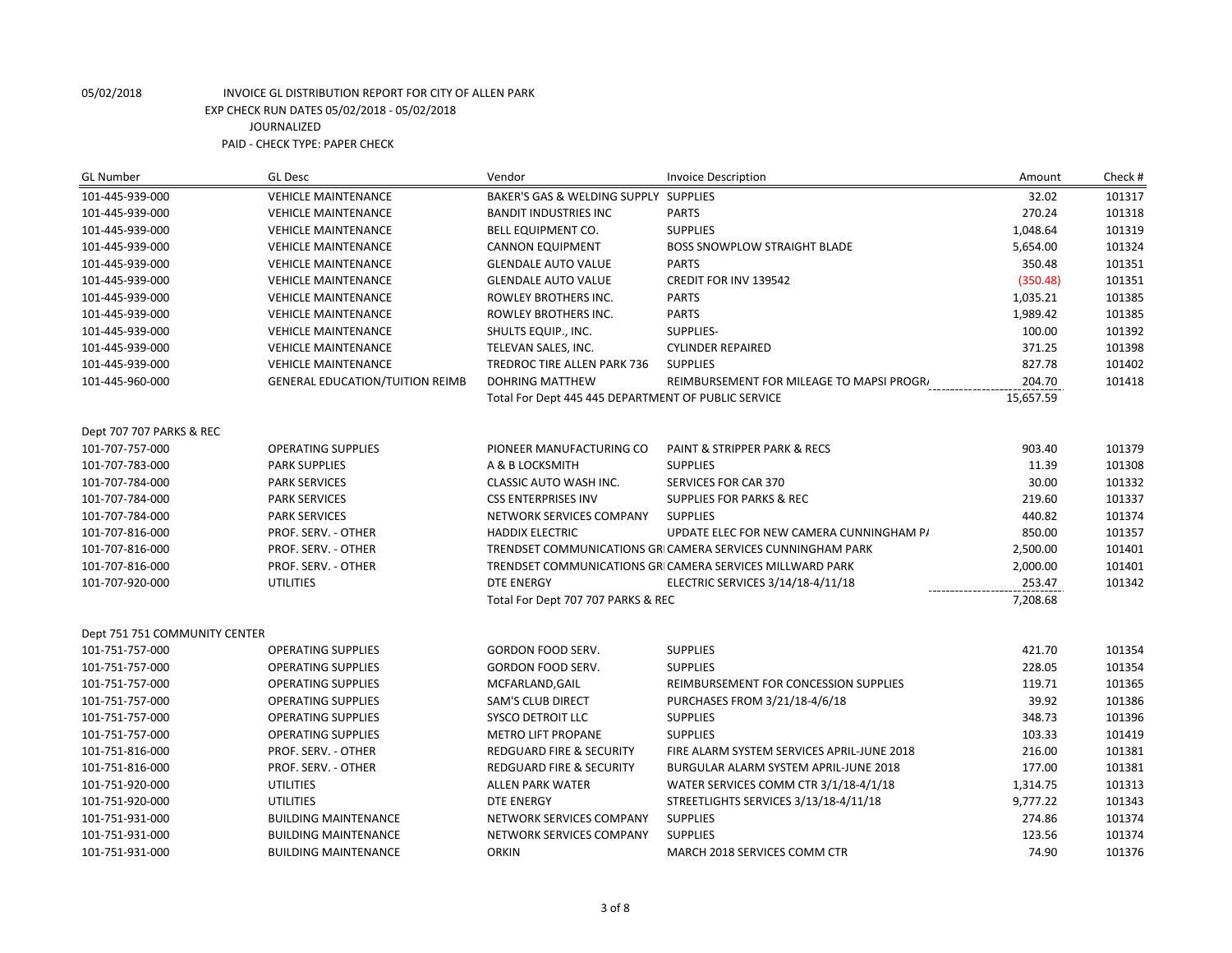| <b>GL Number</b>                                              | <b>GL Desc</b>                                         | Vendor                                      | <b>Invoice Description</b>                                     | Amount                     | Check # |
|---------------------------------------------------------------|--------------------------------------------------------|---------------------------------------------|----------------------------------------------------------------|----------------------------|---------|
| 101-751-931-000                                               | <b>BUILDING MAINTENANCE</b>                            | <b>ORKIN</b>                                | MAY 2018 COMM CTR SERVICES                                     | 74.90                      | 101376  |
| 101-751-931-000                                               | <b>BUILDING MAINTENANCE</b>                            |                                             | TRENDSET COMMUNICATIONS GRIMATERIAL & INSTALL FOR NEW CAMERA'S | 3,462.57                   | 101401  |
| 101-751-934-000                                               | <b>EQUIPMENT MAINTENANCE</b>                           | KENCO FIRE EQUIPMENT, INC.                  | FIRE EXT INSPECTIONS                                           | 85.00                      | 101362  |
| 101-751-934-000                                               | EQUIPMENT MAINTENANCE                                  | TRIAD SERVICE CENTER                        | PREVENTATIVE MNT OF FLOOR SCRUBBER                             | 100.99                     | 101403  |
|                                                               |                                                        | Total For Dept 751 751 COMMUNITY CENTER     |                                                                | 16,943.19                  |         |
| Dept 803 HISTORICAL                                           |                                                        |                                             |                                                                |                            |         |
| 101-803-701-000                                               | PERSONNEL SERVICES                                     | <b>DTE ENERGY</b>                           | ELECTRIC SERVICES 3/14/18-4/11/18                              | 36.65<br>----------------- | 101342  |
|                                                               |                                                        | Total For Dept 803 HISTORICAL               |                                                                | 36.65                      |         |
|                                                               |                                                        | Total For Fund 101 GENERAL FUND             |                                                                | 138,235.87                 |         |
| Fund 202 MAJOR STREET FUND                                    |                                                        |                                             |                                                                |                            |         |
| Dept 475 475 TRAFFIC SERVICES                                 |                                                        |                                             |                                                                |                            |         |
| 202-475-703-050                                               | INTERFUND LABOR/EQUIP - TRAFFIC SIGN STATE OF MICHIGAN |                                             | TRAFFIC SIGNAL ENERGY CHARGES 2ND-4TH 2017 (                   | 413.94                     | 101395  |
|                                                               |                                                        | Total For Dept 475 475 TRAFFIC SERVICES     |                                                                | 413.94                     |         |
| Dept 479 PRESERVATION - STREETS                               |                                                        |                                             |                                                                |                            |         |
| 202-479-757-000                                               | <b>OPERATING SUPPLIES</b>                              | AJAX MATERIALS CORP.                        | UPM COLD MIX SUPPLIES                                          | 1,056.24                   | 101309  |
| 202-479-801-215                                               | PROF'L SERVICES                                        | <b>BUCCILLI GROUP, LLC</b>                  | INSPECTION SERVICES B WOOD 4/5/18                              | 432.00                     | 101323  |
| 202-479-801-215                                               | PROF'L SERVICES                                        | <b>BUCCILLI GROUP, LLC</b>                  | INSPECTION SERVICES S WOOD 12/15/17                            | 108.00                     | 101323  |
| 202-479-801-215                                               | PROF'L SERVICES                                        | <b>BUCCILLI GROUP, LLC</b>                  | INSPECTION SERV S WOOD 4/2/18                                  | 432.00                     | 101323  |
| 202-479-820-000                                               | ENGINEERING                                            | C.E. RAINES COMPANY                         | JOB AP-63 2018 ROAD PAVEMENT REPAIR                            | 33,435.00                  | 101327  |
|                                                               |                                                        | Total For Dept 479 PRESERVATION - STREETS   |                                                                | 35,463.24                  |         |
|                                                               |                                                        | Total For Fund 202 MAJOR STREET FUND        |                                                                | 35,877.18                  |         |
| Fund 203 LOCAL STREET FUND<br>Dept 479 PRESERVATION - STREETS |                                                        |                                             |                                                                |                            |         |
| 203-479-757-000                                               | <b>OPERATING SUPPLIES</b>                              | AJAX MATERIALS CORP.                        | UPM COLD MIX SUPPLIES                                          | 1,056.24                   | 101309  |
| 203-479-801-200                                               | MILLAGE - CONSTRUCTION                                 |                                             | GV CEMENT CONTRACTING COMP. AP-63 PMT #1 PAVEMENT REPLACEMENT  | 44,808.30                  | 101356  |
| 203-479-801-215                                               | PROF'L SERVICES - NON-MOTORIZED                        | <b>BUCCILLI GROUP, LLC</b>                  | INSPECTION SERVICES B WOOD 4/4/18                              | 432.00                     | 101323  |
|                                                               |                                                        | Total For Dept 479 PRESERVATION - STREETS   |                                                                | 46,296.54                  |         |
| Dept 483 ADMINISTRATION - STREETS                             |                                                        |                                             |                                                                |                            |         |
| 203-483-820-000                                               | ENGINEERING                                            | C.E. RAINES COMPANY                         | JOB AP-63 2018 ROAD PAVEMENT REPAIR                            | 33,434.07                  | 101327  |
|                                                               |                                                        | Total For Dept 483 ADMINISTRATION - STREETS |                                                                | 33,434.07                  |         |
|                                                               |                                                        | Total For Fund 203 LOCAL STREET FUND        |                                                                | 79,730.61                  |         |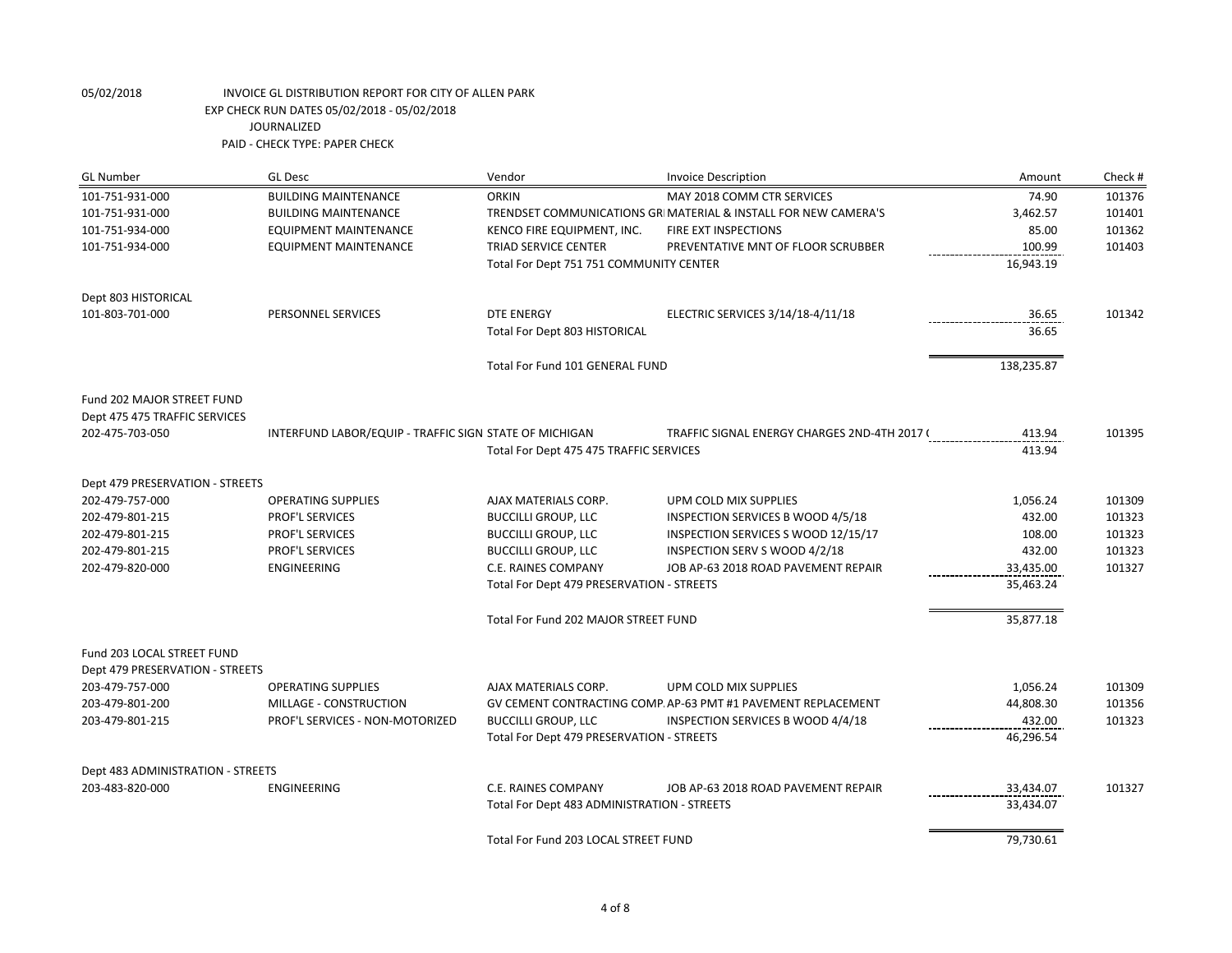| <b>GL Number</b>                 | <b>GL Desc</b>             | Vendor                                             | <b>Invoice Description</b>                                          | Amount   | Check # |
|----------------------------------|----------------------------|----------------------------------------------------|---------------------------------------------------------------------|----------|---------|
| Fund 226 RUBBISH FUND            |                            |                                                    |                                                                     |          |         |
| Dept 450 450 RUBBISH             |                            |                                                    |                                                                     |          |         |
| 226-450-819-000                  | <b>WASTE DISPOSAL</b>      | RIVERVIEW, CITY OF                                 | MARCH 2018 WOOD DISPOSAL                                            | 825.24   | 101382  |
| 226-450-819-000                  | <b>WASTE DISPOSAL</b>      | RIVERVIEW, CITY OF                                 | MARCH 2018 CONCRETE CLEANUP                                         | 1.061.62 | 101382  |
|                                  |                            | Total For Dept 450 450 RUBBISH                     |                                                                     | 1,886.86 |         |
|                                  |                            | Total For Fund 226 RUBBISH FUND                    |                                                                     | 1,886.86 |         |
| Fund 249 BUILDING FUND           |                            |                                                    |                                                                     |          |         |
| Dept 000                         |                            |                                                    |                                                                     |          |         |
| 249-000-607-000                  | <b>FEES REVENUE</b>        |                                                    | KROLL CONSTRUCTION COMPANY 14818 HORGER CANCELLED CONTRACT WITH HOM | 192.10   | 101363  |
|                                  |                            | Total For Dept 000                                 |                                                                     | 192.10   |         |
| Dept 371 371 BUILDING DEPARTMENT |                            |                                                    |                                                                     |          |         |
| 249-371-821-000                  | MECHANICAL INSPECTIONS     | CARNILL, STEVE                                     | MARCH 2018 MECHANICAL INSPECTIONS                                   | 1,861.30 | 101325  |
| 249-371-822-000                  | PLUMBING INSPECTIONS       | HALASH, JEROME                                     | MARCH 2018 PLUMBING INSPECTIONS                                     | 1,219.40 | 101358  |
| 249-371-853-000                  | <b>TELEPHONE</b>           | <b>VERIZON WIRELESS</b>                            | BLDG PHONE SERVICES 3/11/18-4/10/18                                 | 108.12   | 101404  |
| 249-371-939-000                  | <b>VEHICLE MAINTENANCE</b> | <b>VILLAGE FORD</b>                                | <b>PARTS</b>                                                        | 22.71    | 101420  |
| 249-371-963-000                  | PROFESSIONAL SVCS          | CARLISLE/WORTMAN ASSOC INC MARCH 2018 OFFICE HOURS |                                                                     | 4,000.00 | 101326  |
| 249-371-963-000                  | PROFESSIONAL SVCS          |                                                    | CARLISLE/WORTMAN ASSOC INC PROF SERVICES USED CAR LOT SLU           | 542.50   | 101326  |
|                                  |                            | Total For Dept 371 371 BUILDING DEPARTMENT         |                                                                     | 7,754.03 |         |
|                                  |                            | Total For Fund 249 BUILDING FUND                   |                                                                     | 7,946.13 |         |
| Fund 266 DRUG FORFEITURE - STATE |                            |                                                    |                                                                     |          |         |
| Dept 000                         |                            |                                                    |                                                                     |          |         |
| 266-000-939-000                  | <b>VEHICLE MAINTENANCE</b> | <b>GLENDALE AUTO VALUE</b>                         | PARTS FOR 2015 FORD POLICE INTRCPTR                                 | 628.61   | 101351  |
| 266-000-939-000                  | <b>VEHICLE MAINTENANCE</b> | <b>GLENDALE AUTO VALUE</b>                         | PARTS 2009 FORD ESCAPE                                              | 0.00     | 101351  |
| 266-000-939-000                  | <b>VEHICLE MAINTENANCE</b> | <b>GLENDALE AUTO VALUE</b>                         | <b>PARTS</b>                                                        | 65.88    | 101351  |
| 266-000-939-000                  | <b>VEHICLE MAINTENANCE</b> | MICHIGAN WIDE AUTO GLASS                           | SERVICES ON 2016 FORD EXPLORER                                      | 289.00   | 101369  |
| 266-000-939-000                  | <b>VEHICLE MAINTENANCE</b> | WURTH USA INC                                      | <b>SUPPLIES</b>                                                     | 146.93   | 101415  |
| 266-000-939-000                  | <b>VEHICLE MAINTENANCE</b> | <b>VILLAGE FORD</b>                                | <b>PARTS</b>                                                        | 109.59   | 101420  |
| 266-000-985-000                  | CAPITAL OUTLAY             | <b>CYNERGY</b>                                     | <b>GRAPHICS POLICE DEPT</b>                                         | 294.00   | 101339  |
|                                  |                            | Total For Dept 000                                 |                                                                     | 1,534.01 |         |
|                                  |                            | Total For Fund 266 DRUG FORFEITURE - STATE         |                                                                     | 1,534.01 |         |
| Fund 271 LIBRARY                 |                            |                                                    |                                                                     |          |         |
| Dept 000                         |                            |                                                    |                                                                     |          |         |
| 271-000-728-000                  | <b>OFFICE SUPPLIES</b>     | NATIONAL PEN CORP.                                 | <b>STYLUS PARAGON PENES</b>                                         | 446.90   | 101373  |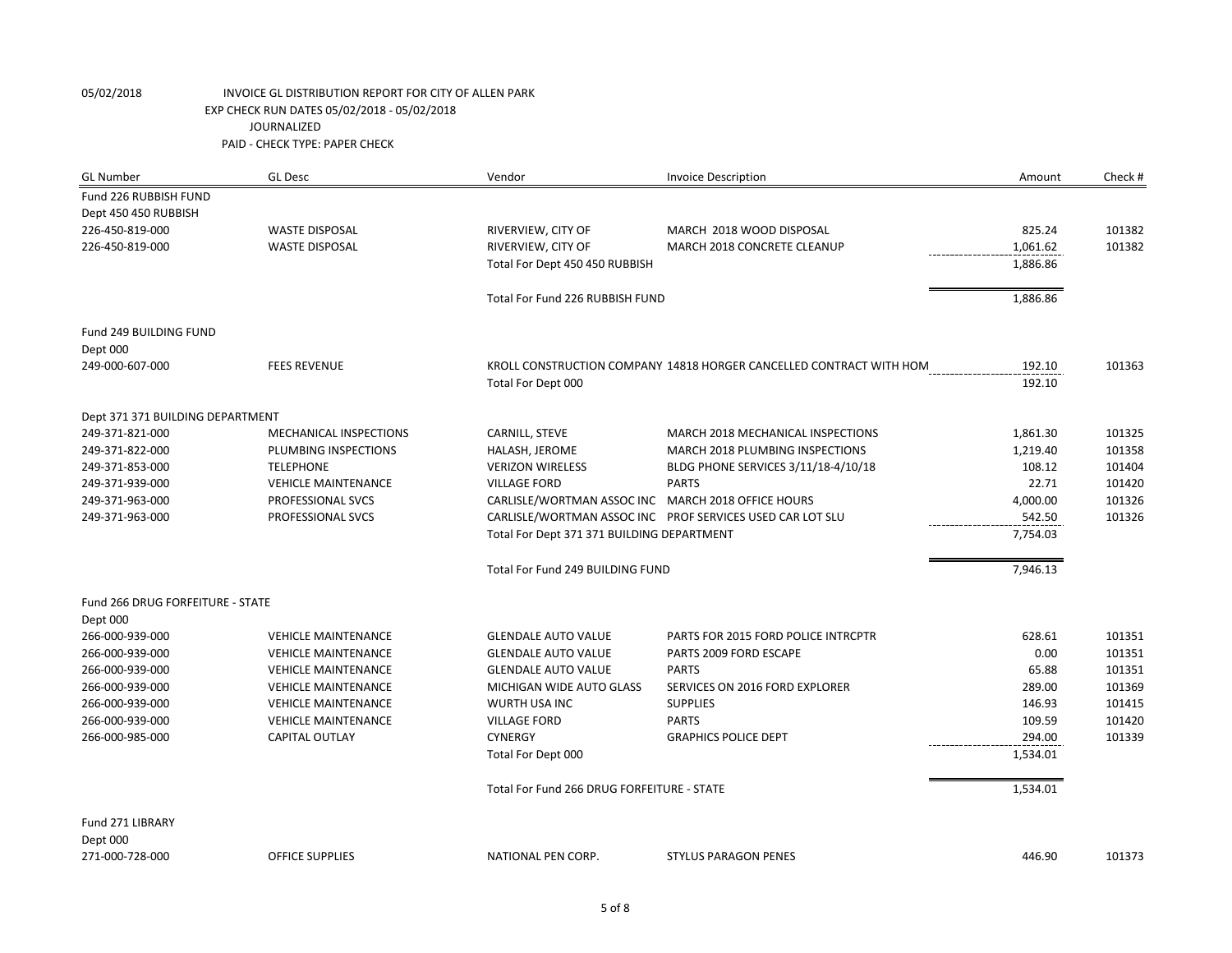| <b>GL Number</b>                   | <b>GL Desc</b>                              | Vendor                            | <b>Invoice Description</b>                                 | Amount     | Check # |
|------------------------------------|---------------------------------------------|-----------------------------------|------------------------------------------------------------|------------|---------|
| 271-000-757-000                    | <b>OPERATING SUPPLIES</b>                   | SELCO                             | <b>SUPPLIES FOR LIBRARY</b>                                | 5.00       | 101390  |
| 271-000-827-000                    | <b>LIBRARY SERVICES</b>                     | THE LIBRARY NETWORK               | ANNUYAL ZININC ACCESS 5/1/18-4/30/19                       | 1,769.73   | 101400  |
| 271-000-828-000                    | <b>MATERIALS</b>                            | <b>BAKER &amp; TAYLOR</b>         | <b>MATERIALS FOR LIBRARY</b>                               | 95.84      | 101316  |
| 271-000-828-000                    | <b>MATERIALS</b>                            | <b>BAKER &amp; TAYLOR</b>         | MATERIALS FOR THE LIBRARY                                  | 116.01     | 101316  |
| 271-000-828-000                    | <b>MATERIALS</b>                            | <b>BLACKSTONE PUBLISHING</b>      | <b>AUDIOBOOKS FOR LIBRARY</b>                              | 35.99      | 101321  |
| 271-000-828-000                    | <b>MATERIALS</b>                            | <b>TAYLOR PUBLIC LIBRARY</b>      | <b>REFUND FOR LOST BOOK</b>                                | 14.95      | 101397  |
| 271-000-920-000                    | <b>UTILITIES</b>                            | CONSTELLATION                     | MARCH 2018 GAS SERVICES BG-218250                          | 467.17     | 101334  |
| 271-000-920-000                    | <b>UTILITIES</b>                            | <b>DTE ENERGY</b>                 | ELECTRIC SERVICES 3/14/18-4/11/18                          | 1,117.43   | 101342  |
| 271-000-931-000                    | <b>BUILDING MAINTENANCE</b>                 | <b>HADDIX ELECTRIC</b>            | <b>SERVICES FOR LIBRARY</b>                                | 1,700.00   | 101357  |
| 271-000-985-000                    | <b>CAPITAL OUTLAY</b>                       | <b>HADDIX ELECTRIC</b>            | REPLACE LED LAMPS AT LIBRARY<br>--------------             | 16,519.00  | 101357  |
|                                    |                                             | Total For Dept 000                |                                                            | 22,288.02  |         |
|                                    |                                             | <b>Total For Fund 271 LIBRARY</b> |                                                            | 22,288.02  |         |
| Fund 592 WATER & SEWER<br>Dept 000 |                                             |                                   |                                                            |            |         |
| 592-000-461-000                    | <b>WATER SALES</b>                          | ALLEN PARK INN & SUITES           | REFUND OF DEPOSITED ITEM FROM HYDRANT MET                  | 471.62     | 101310  |
| 592-000-471-000                    | MISCELLANEOUS INCOME                        | ALLEN PARK INN & SUITES           | REFUND OF DEPOSITED ITEM FROM HYDRANT MET                  | 100.00     | 101310  |
|                                    |                                             | Total For Dept 000                |                                                            | 571.62     |         |
| Dept 600 WATER                     |                                             |                                   |                                                            |            |         |
| 592-600-745-400                    | <b>METER MAINTENANCE</b>                    | ETNA SUPPLY COMPANY               | <b>PARTS</b>                                               | 2,104.00   | 101346  |
| 592-600-745-400                    | <b>METER MAINTENANCE</b>                    | ETNA SUPPLY COMPANY               | <b>PARTS</b>                                               | 1,040.00   | 101346  |
| 592-600-745-400                    | <b>METER MAINTENANCE</b>                    | ETNA SUPPLY COMPANY               | <b>SUPPLIES</b>                                            | 5,202.46   | 101346  |
| 592-600-873-000                    | <b>MAIN MAINTENANCE</b>                     | <b>CORE &amp; MAIN LB</b>         | <b>SUPPLIES</b>                                            | 814.70     | 101335  |
| 592-600-873-000                    | <b>MAIN MAINTENANCE</b>                     | D & L GARDEN CENTER, INC.         | <b>SUPPLIES</b>                                            | 115.99     | 101340  |
| 592-600-873-000                    | <b>MAIN MAINTENANCE</b>                     | <b>ETNA SUPPLY COMPANY</b>        | <b>PARTS</b>                                               | 43.92      | 101346  |
| 592-600-926-050                    | PURCHASED WATER                             |                                   | GREAT LAKES WATER AUTHORITY FEB 2018 WHOLESALE WATER USAGE | 173,076.26 | 101341  |
| 592-600-985-000                    | <b>CAPITAL OUTLAY</b>                       | <b>HADDIX ELECTRIC</b>            | SERVICE CALL TO REPAIR ELEC LINE AT MCLAIN & P.            | 260.00     | 101357  |
|                                    |                                             | Total For Dept 600 WATER          |                                                            | 182,657.33 |         |
| Dept 601 601 SEWER                 |                                             |                                   |                                                            |            |         |
| 592-601-712-000                    | <b>CLOTHING, CLEANING &amp; TECH SKILLS</b> | CINTAS CORP.                      | UNIFORMS WATER DEPT                                        | 205.24     | 101329  |
| 592-601-757-000                    | <b>OPERATING SUPPLIES</b>                   | <b>SMART BILL</b>                 | SUPPIES FOR WATER STATEMENTS                               | 345.68     | 101393  |
| 592-601-822-000                    | <b>COMPUTER SERVICE MAINT</b>               | SEE CLICK FIX                     | CONTRACT RENEWAL 6/1/18-6/9/2019                           | 9,270.00   | 101388  |
| 592-601-907-300                    | <b>EXCESS FLOW- WAYNE COUNTY</b>            | <b>WAYNE COUNTY</b>               | APRIL 2018 FIXED EXCESS                                    | 56,107.00  | 101410  |
| 592-601-920-000                    | <b>UTILITIES</b>                            | <b>DTE ENERGY</b>                 | ELECTRIC SERVICES 3/14/18-4/11/18                          | 39.59      | 101342  |
| 592-601-927-060                    | SEWAGE DISPOSAL- WAYNE COUNTY               | <b>DUWA</b>                       | FEB 2018 1% ASSESSMENT                                     | 456.63     | 101344  |
| 592-601-927-060                    | SEWAGE DISPOSAL- WAYNE COUNTY               | <b>DUWA</b>                       | MARCH 2018 1% ASSESSMENT                                   | 471.97     | 101344  |
| 592-601-927-060                    | SEWAGE DISPOSAL- WAYNE COUNTY               | <b>WAYNE COUNTY</b>               | FEB 2018 SEWAGE DISPOSAL                                   | 45,662.58  | 101411  |
|                                    |                                             |                                   |                                                            |            |         |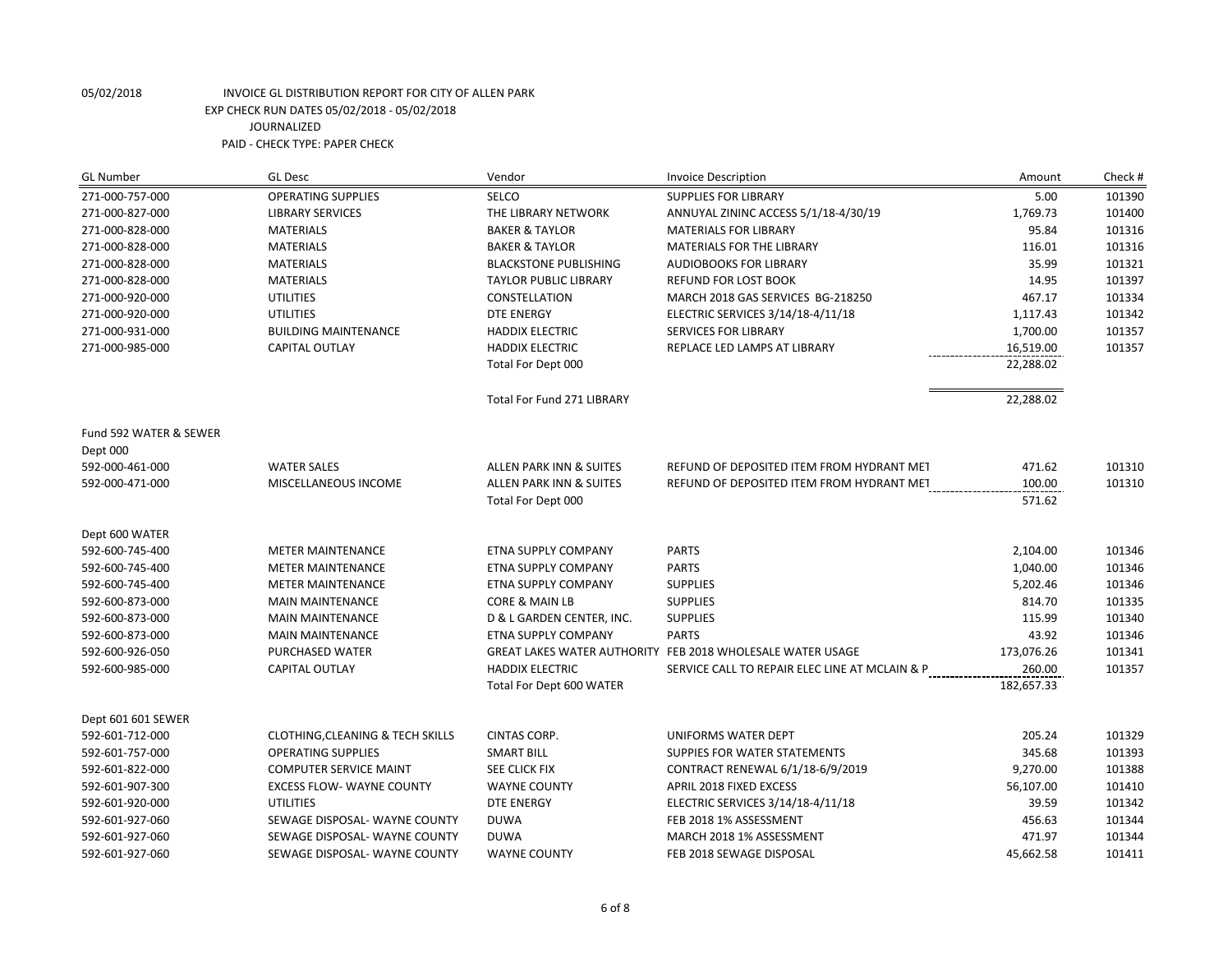| <b>GL Desc</b><br><b>GL Number</b><br>Vendor<br><b>Invoice Description</b>                                                    | Check #<br>Amount   |
|-------------------------------------------------------------------------------------------------------------------------------|---------------------|
| 592-601-927-060<br><b>WAYNE COUNTY</b><br>SEWAGE DISPOSAL- WAYNE COUNTY<br>MARCH 2018 SEWAGE DISPOSAL                         | 47,197.29<br>101413 |
| 592-601-939-100<br><b>PARTS</b><br><b>VEHICLE MAINTENANCE</b><br>ROWLEY BROTHERS INC.                                         | 1,035.22<br>101385  |
| 592-601-939-100<br><b>VEHICLE MAINTENANCE</b><br>WURTH USA INC<br><b>SUPPLIES</b>                                             | 149.93<br>101415    |
| 592-601-940-500<br><b>FAIRLANE/INDEPNCE MKT STATIONS</b><br>SECURITY CENTRAL PROTECTION BURG/FIRE CELL BACK UP 5/1/18-5/31/18 | 39.95<br>101387     |
| 592-601-951-000<br><b>ENGINEERING CONSULTANTS</b><br>C.E. RAINES COMPANY<br>JOB AP-01 GENERAL PROJECTS                        | 2,614.20<br>101327  |
| AMERICAN PUBLIC WORK ASSOC. MEMBERSHIP RENEWAL 7/1/18-6/30/19<br>592-601-960-000<br><b>TRAINING &amp; EDUCATION</b>           | 221.00<br>101312    |
| 592-601-960-000<br>TRAINING & EDUCATION<br>AMERICAN WATER WORKS ASSOC. MEMBERSHIP RENEWAL 7/1/18-6/30/19                      | 101315<br>211.00    |
| TRAINING & EDUCATION<br>PERMIT FOR CONFINED SPACE ENTRY CITY OF FRAS<br>592-601-960-000<br>MICHIGAN RUAL WATER ASSOC.         | 555.00<br>101372    |
| 592-601-983-000<br><b>BACKUP GENERATORS</b><br>LIQUI-FORCE SERV.<br>2017-2018 SAW                                             | 101364<br>59,719.00 |
| Total For Dept 601 601 SEWER                                                                                                  | 224,301.28          |
| Dept 603 603 BASIN                                                                                                            |                     |
| 592-603-853-000<br><b>TELEPHONE</b><br><b>VERIZON WIRELESS</b><br>PHONE SERVICES PUMP STN 3/11/18-4/10/18                     | 240.13<br>101405    |
| <b>TELEPHONE</b><br>BASIN PHONE SERVICE 3/24/18-4/23/18<br>592-603-853-000<br><b>VERIZON WIRELESS</b>                         | 50.04<br>101407     |
| 592-603-920-000<br><b>UTILITIES</b><br><b>DTE ENERGY</b><br>ELECTRIC SERVICES 3/14/18-4/11/18                                 | 4,325.39<br>101342  |
| CREDIT FOR RET BODY BELT<br>592-603-931-000<br><b>BUILDING MAINTENANCE</b><br><b>GRAINGER</b>                                 | (109.00)<br>101355  |
| <b>GRAINGER</b><br><b>SUPPLIES</b><br>592-603-931-000<br><b>BUILDING MAINTENANCE</b>                                          | 109.00<br>101355    |
| <b>GRAINGER</b><br>PARTS LAURENCE PUMP STN<br>592-603-931-000<br><b>BUILDING MAINTENANCE</b>                                  | 109.00<br>101355    |
| CUMMINS BRIDGEWAY, LLC.<br><b>PARTS</b><br>592-603-939-000<br><b>VEHICLE MAINTENANCE</b>                                      | 1,429.50<br>101338  |
| <b>PARTS</b><br>592-603-939-000<br><b>VEHICLE MAINTENANCE</b><br>ROWLEY BROTHERS INC.                                         | 101385<br>1,184.24  |
| <b>VEHICLE MAINTENANCE</b><br>TREDROC TIRE ALLEN PARK 736<br><b>PARTS</b><br>592-603-939-000                                  | 1,048.36<br>101402  |
| Total For Dept 603 603 BASIN                                                                                                  | 8,386.66            |
| Dept 604 ADMINISTRATION/DEBT                                                                                                  |                     |
| 592-604-820-000<br><b>ENGINEERING</b><br><b>BUCCILLI GROUP, LLC</b><br>INSPECTION SERVICES B WOOD 3/20 & 3/21/18              | 864.00<br>101323    |
| 592-604-820-000<br><b>ENGINEERING</b><br>FISHBECK, THOMPSON, CARR & HUI MARCH 2018 PROFESSIONAL SERVICES                      | 964.00<br>101348    |
| 592-604-991-500<br><b>BOND PRINCIPAL AND INT-CITY</b><br><b>WAYNE COUNTY</b><br>PRINCIPAL/ INTEREST REVENUE BOND              | 101412<br>21,894.99 |
| Total For Dept 604 ADMINISTRATION/DEBT                                                                                        | 23,722.99           |
| Total For Fund 592 WATER & SEWER                                                                                              | 439,639.88          |
| Fund 701 TRUST AND AGENCY<br>Dept 000                                                                                         |                     |
| 701-000-246-500<br><b>ENGINEERING ESCROW</b><br>C.E. RAINES COMPANY<br>JOB AP-01 GENERAL PROJECTS                             | 1,845.00<br>101327  |
| 701-000-246-500<br>JOB AP-65 SURVEYING TOWNPLACE SUITES<br><b>ENGINEERING ESCROW</b><br>C.E. RAINES COMPANY                   | 810.00<br>101327    |
| 701-000-246-500<br>C.E. RAINES COMPANY<br><b>ENGINEERING ESCROW</b><br>JOB AP-72 SURVEYING FORD WIND TUNNEL                   | 101327<br>20,856.00 |
| 701-000-246-500<br><b>ENGINEERING ESCROW</b><br>JOB AP-79 SURVEYING FIBER TECH 9000<br>C.E. RAINES COMPANY                    | 101327<br>513.00    |
| ENGINEERING ESCROW<br>JOB AP-80 SURVEYING SIGMA TECH/COMCAST FIBE<br>701-000-246-500<br>C.E. RAINES COMPANY                   | 756.00<br>101327    |
| Total For Dept 000                                                                                                            | 24,780.00           |